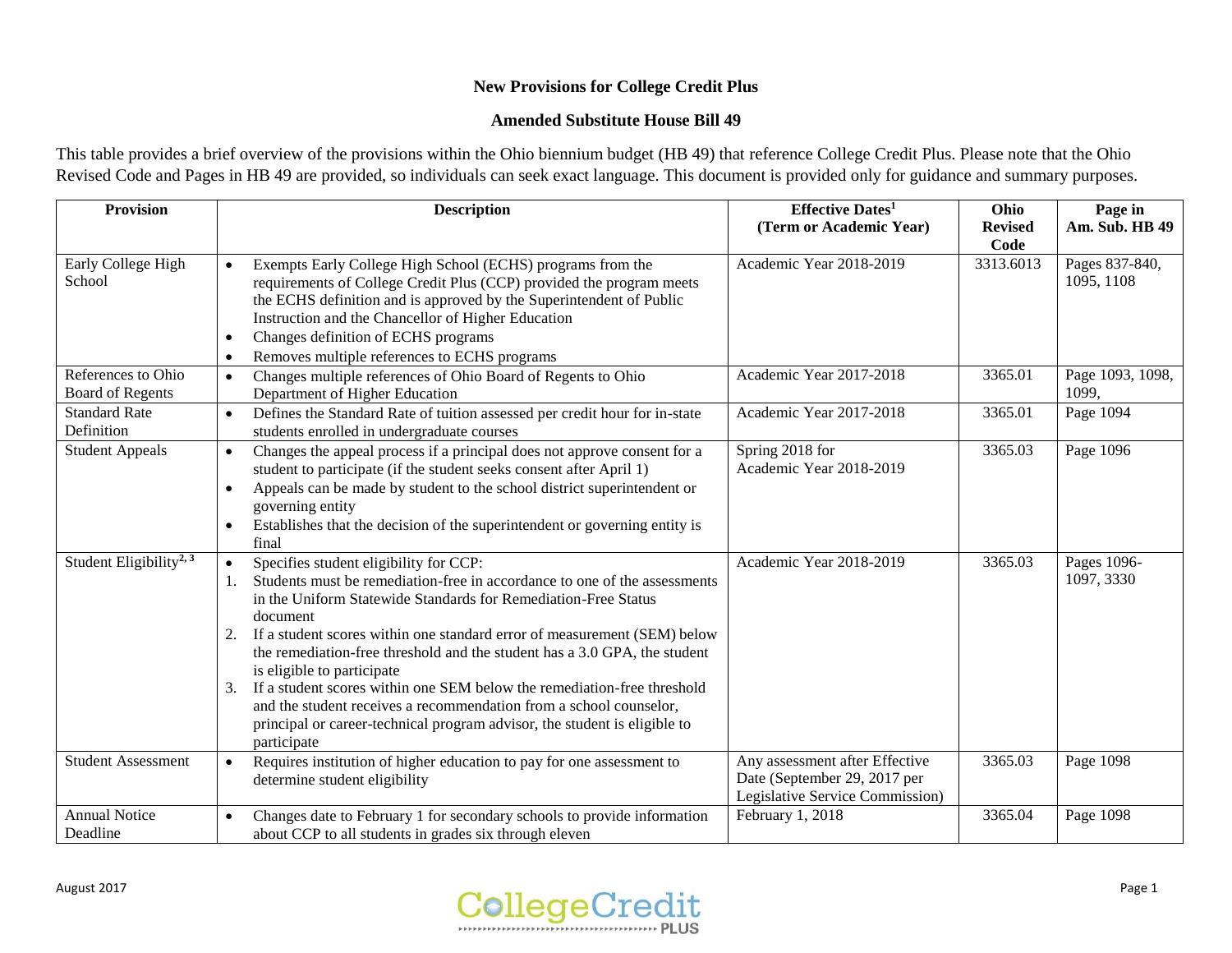| <b>Provision</b>                          | <b>Description</b>                                                                                                                                                                                                                                                                                                                                                                                                                                | <b>Effective Dates1</b>                                                                                                                            | Ohio                   | Page in               |
|-------------------------------------------|---------------------------------------------------------------------------------------------------------------------------------------------------------------------------------------------------------------------------------------------------------------------------------------------------------------------------------------------------------------------------------------------------------------------------------------------------|----------------------------------------------------------------------------------------------------------------------------------------------------|------------------------|-----------------------|
|                                           |                                                                                                                                                                                                                                                                                                                                                                                                                                                   | (Term or Academic Year)                                                                                                                            | <b>Revised</b><br>Code | <b>Am. Sub. HB 49</b> |
| Minimum Grade for<br>Credit               | Governor Kasich vetoed this amendment; therefore, this provision is not in<br>effect                                                                                                                                                                                                                                                                                                                                                              | <b>VETOED</b>                                                                                                                                      | 3365.04                | Pages 1099,<br>1101   |
| Recipients of<br>enrollment notice        | Eliminates the requirement to send written notice to the superintendent of<br>$\bullet$<br>public institution (14 days prior and 21 days after first day of classes)                                                                                                                                                                                                                                                                              | Next term beginning after the<br>Effective Date (September 29,<br>2017 per Legislative Service<br>Commission)                                      | 3365.05                | Page 1100             |
| Eligible Courses                          | Allows the Chancellor of Higher Education and the Superintendent of<br>$\bullet$<br>Public Instruction to adopt rules specifying which courses are eligible for<br>CCP funding<br>Specifies information to be addressed within the rule<br>$\bullet$                                                                                                                                                                                              | To be specified within the<br>adopted rule                                                                                                         | 3365.06                | Pages 1102-1103       |
| Default Payment<br>Structure <sup>4</sup> | Clarifies that the default ceiling payments under CCP shall not be more<br>$\bullet$<br>than the college's or university's standard rate<br>Permits, rather than requires, the Chancellor to approve waivers for<br>$\bullet$<br>agreements below the funding floor                                                                                                                                                                               | Next term beginning after the<br>Effective Date pending report and<br>system updates (September 29,<br>2017 per Legislative Service<br>Commission) | 3365.07                | Pages 1103-1106       |
| Textbooks                                 | Am. Sub. HB 49 removed all provisions regarding CCP textbooks.<br>$\bullet$                                                                                                                                                                                                                                                                                                                                                                       | No changes to current law                                                                                                                          | 3365.07                | Page 1104             |
| Dates for Payments to<br><b>IHE</b>       | Requires payments to be made to IHE by January 31 for summer and fall<br>$\bullet$<br>enrollment and July 31 for spring enrollments except in cases involving<br>incomplete participant information or a dispute of participant information                                                                                                                                                                                                       | January 31, 2018                                                                                                                                   | 3365.07                | Page 1106             |
| Underperforming<br><b>Students</b>        | Allows the Chancellor of Higher Education and the Superintendent of<br>$\bullet$<br>Public Instruction to adopt rules specifying conditions under which an<br>underperforming participant may continue to participate in CCP<br>Specifies information to be addressed within the rule<br>$\bullet$                                                                                                                                                | To be specified within the<br>adopted rule                                                                                                         | 3365.091               | Page 1107             |
| Appeal of grades<br>dispute               | Changes the appeal of grade dispute decisions between a school and a<br>$\bullet$<br>CCP participant from the State Board of Education to the Ohio<br>Department of Education                                                                                                                                                                                                                                                                     | Any grade dispute occurring after<br>Fall 2017                                                                                                     | 3365.12                | Page 1109             |
| Biennial & Outcomes<br>Reports            | Requires an outcomes report, due annually from December 2018 through<br>$\bullet$<br>December 2023, with data related to student degree completion and<br>attainment and compares CCP participants with non-CCP participants<br>Makes the biennial report, due December 2017 and every two years<br>$\bullet$<br>thereafter, permissive and includes data from the Higher Education<br>Information system detailing the status of the CCP program | <b>Outcomes Report:</b><br>December 31, 2018<br><b>Biennial Report:</b><br>December 31, 2017                                                       | 3365.15                | Pages 1110-1111       |
| Minor Labor Law<br>Requirements           | Exempts CCP students in a state-recognized pre-apprenticeship program<br>$\bullet$<br>from minor labor law requirements                                                                                                                                                                                                                                                                                                                           | Next term beginning after the<br>Effective Date (September 29,<br>2017 per Legislative Service<br>Commission)                                      | 4109.06                | Page 1370             |

<sup>1</sup>This table indicates which term (e.g., semester, quarter) or academic year the provision will be in effect. Academic Year for College Credit Plus begins with Summer Term and ends with Spring Term.

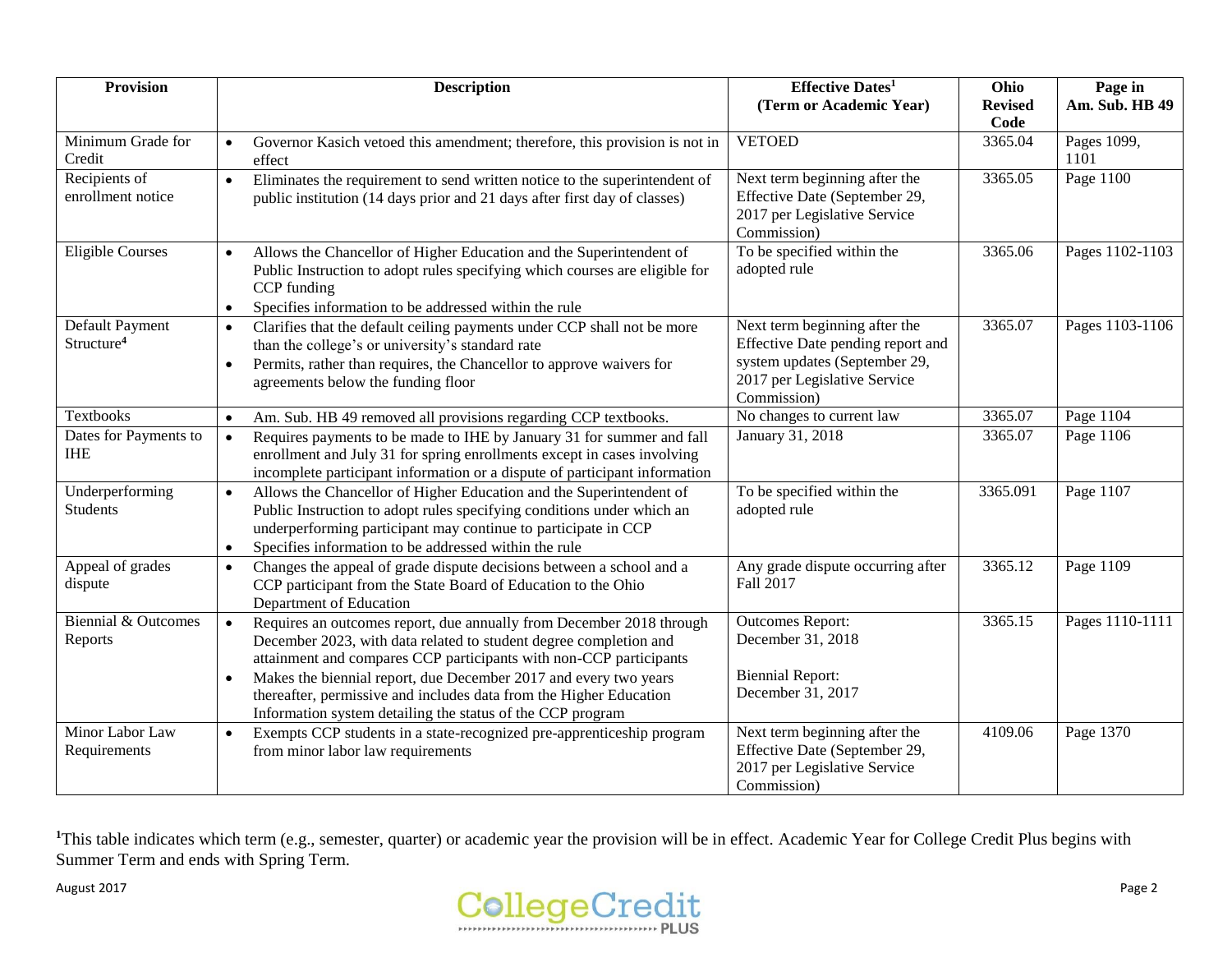# **<sup>2</sup>Student Eligibility (Effective Academic Year 2018-2019)**

*This image provides a visual step-by-step process for how a student must be considered "eligible" to participate in College Credit plus, must be "admitted" to a college/university following the institution's admissions criteria, and must be "placed" into courses based on assessment results of other pre-requisites.* 

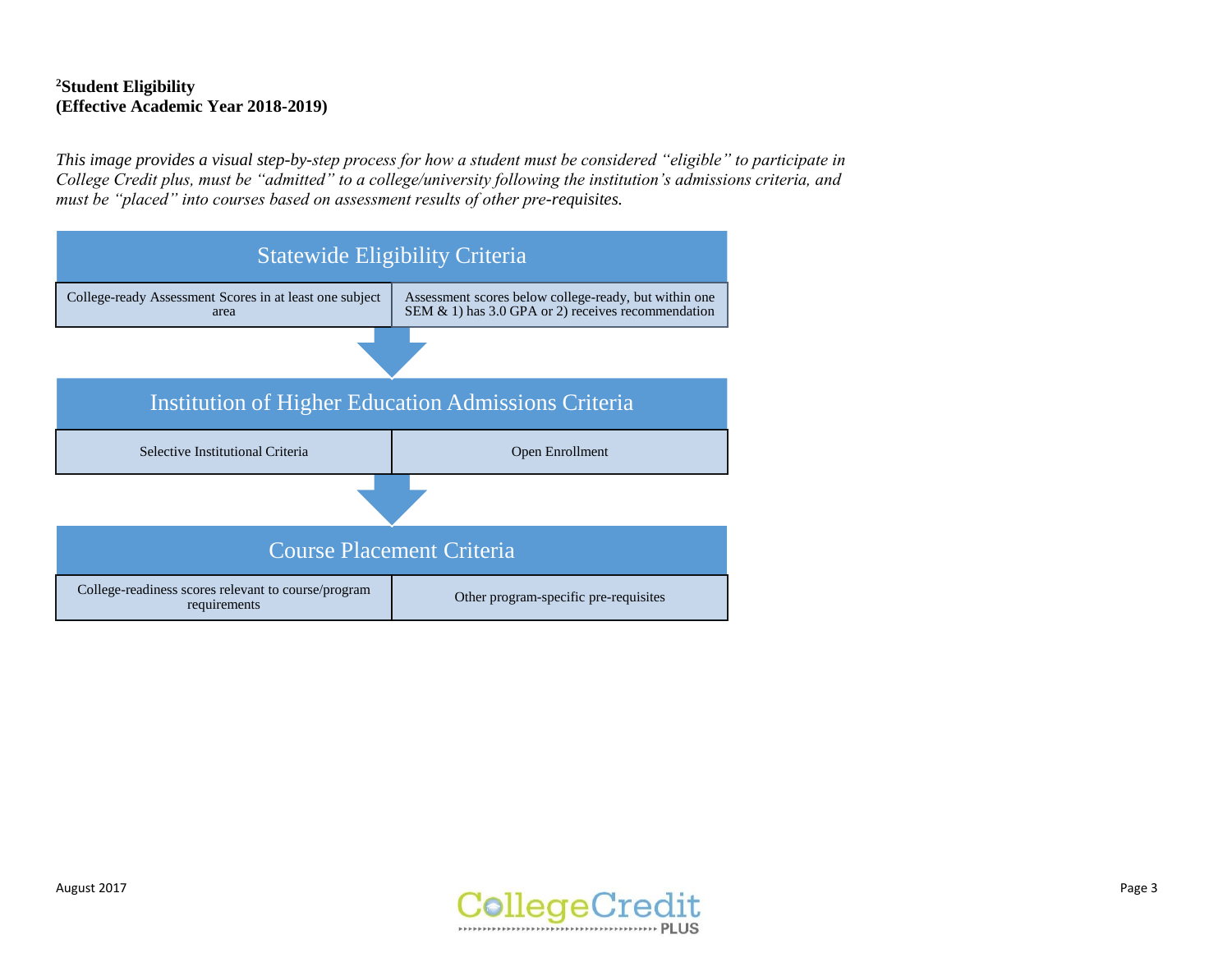### **College Credit Plus: Student Eligibility Assessment Testing**

*Effective Academic Year 2018-2019, a student interested in College Credit Plus must be considered eligible to participate.* 

- *A student is considered Eligible for the program if the student scores at or above the "Assessment Threshold Score" in at least one subtest of an approved assessment exam\* in the table below.*
- *If a student does not score at the Assessment Threshold Score in at least one subtest, but has scored within the "Score Range to be Considered" (calculated as the standard error of measurement), then the student can be considered Conditionally Eligible for the program if he/she also meets one of these criteria:*
	- *Has a 3.0 cumulative GPA or*
	- *Receives a recommendation from school counselor, principal, or career-technical advisor*

| <b>Exam</b>                       | <b>Subtest</b>                                      | <b>Assessment Threshold Score</b><br>(Eligible)         | <b>Score Range to be Considered</b><br>(Conditionally Eligible) |
|-----------------------------------|-----------------------------------------------------|---------------------------------------------------------|-----------------------------------------------------------------|
| <b>Classic ACCUPLACER</b>         | Sentence Skills                                     | 88                                                      | $78 - 87$                                                       |
|                                   | WritePlacer                                         | 5                                                       | 4                                                               |
|                                   | Reading Comprehension                               | 80                                                      | $71 - 79$                                                       |
|                                   | College Level Math (CLM)                            | 55                                                      | $46 - 54$                                                       |
| <b>Next-Generation ACCUPLACER</b> | Writing                                             | 263                                                     | $257 - 262$                                                     |
|                                   | WritePlacer                                         | 5                                                       |                                                                 |
|                                   | <b>UPDATED 4/2/2018<sup>1</sup></b><br>Reading:     | 250 <sup>1</sup><br>(previously 263)                    | $243 - 249$ <sup>1</sup><br>(previously $256 - 262$ )           |
|                                   | Quantitative Reasoning, Algebra, & Statistics (QAS) | 263                                                     | $259 - 262$                                                     |
|                                   | Advanced Algebra & Functions (AAF)                  | 263                                                     | $257 - 262$                                                     |
| <b>ACT</b>                        | English                                             | 18                                                      | $16 - 17$                                                       |
|                                   | Reading                                             | 22                                                      | $20 - 21$                                                       |
|                                   | Math                                                | 22                                                      | $20 - 21$                                                       |
|                                   |                                                     |                                                         |                                                                 |
| <b>SAT</b>                        | Evidence Based Reading & Writing                    | 480                                                     | $450 - 479$                                                     |
|                                   | Mathematics                                         | 530                                                     | $500 - 529$                                                     |
| <b>ALEKS</b>                      | Mathematics                                         | 46                                                      | $40 - 45$                                                       |
|                                   |                                                     |                                                         |                                                                 |
| MapleSoft T.A.                    | Mathematics                                         | 50% of algebra items answered<br>correct (16 out of 32) | 12 - 15 correct                                                 |
|                                   |                                                     |                                                         |                                                                 |
| PlaceU (WebAssign)                | Mathematics                                         | 18                                                      | $16 - 17$                                                       |

\*Approved assessment exams are listed in this table an[d in the "Uniform Statewide Standa](http://www.ohiohighered.org/ccp)rds for Remediation-Free" document. This document is reviewed annually; check for current version on www.ohiohighered.org/ccp.

**<sup>1</sup>The ACCUPLACER Next-Generation Reading subtest eligibility score ranges have been updated per changes to the "Uniform Statewide Standards for Remediation-Free" document.**  These changes are based on recommendations of college/university faculty panel reviews, Chief Academic Officers, and Presidents (via the Inter-University Council of Ohio and the Ohio **Association of Community Colleges).**